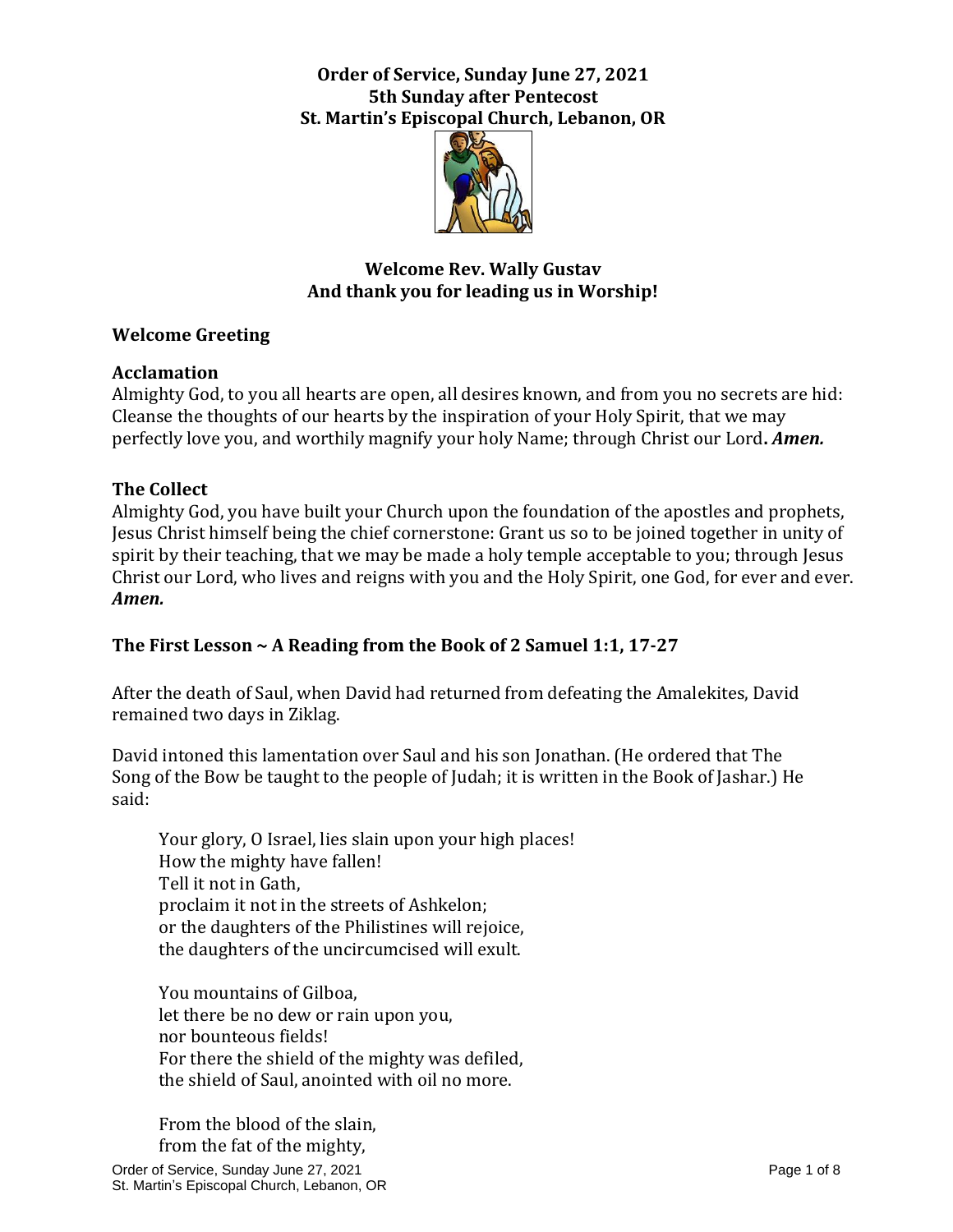the bow of Jonathan did not turn back, nor the sword of Saul return empty.

Saul and Jonathan, beloved and lovely! In life and in death they were not divided; they were swifter than eagles, they were stronger than lions.

O daughters of Israel, weep over Saul, who clothed you with crimson, in luxury, who put ornaments of gold on your apparel?

How the mighty have fallen in the midst of the battle!

Jonathan lies slain upon your high places. I am distressed for you, my brother Jonathan; greatly beloved were you to me; your love to me was wonderful, passing the love of women.

How the mighty have fallen, and the weapons of war perished!

- Hear what the Spirit is saying to God's People
- *Thanks be to God*

### **Psalm 130**

- 1 Out of the depths have I called to you, O Lord; Lord, hear my voice; \* let your ears consider well the voice of my supplication.
- 2 If you, Lord, were to note what is done amiss, \* O Lord, who could stand?
- 3 For there is forgiveness with you; \* therefore you shall be feared.
- 4 I wait for the Lord; my soul waits for him; \* in his word is my hope.
- 5 My soul waits for the Lord, more than watchmen for the morning, \* more than watchmen for the morning.
- 6 O Israel, wait for the Lord, \*
	- for with the Lord there is mercy;
- 7 With him there is plenteous redemption, \*

and he shall redeem Israel from all their sins.

### **The Second Lesson ~ A Reading from 2 Corinthians 8:7-15**

Order of Service, Sunday June 27, 2021 Page 2 of 8 St. Martin's Episcopal Church, Lebanon, OR As you excel in everything-- in faith, in speech, in knowledge, in utmost eagerness, and in our love for you-- so we want you to excel also in this generous undertaking. I do not say this as a command, but I am testing the genuineness of your love against the earnestness of others. For you know the generous act of our Lord Jesus Christ, that though he was rich, yet for your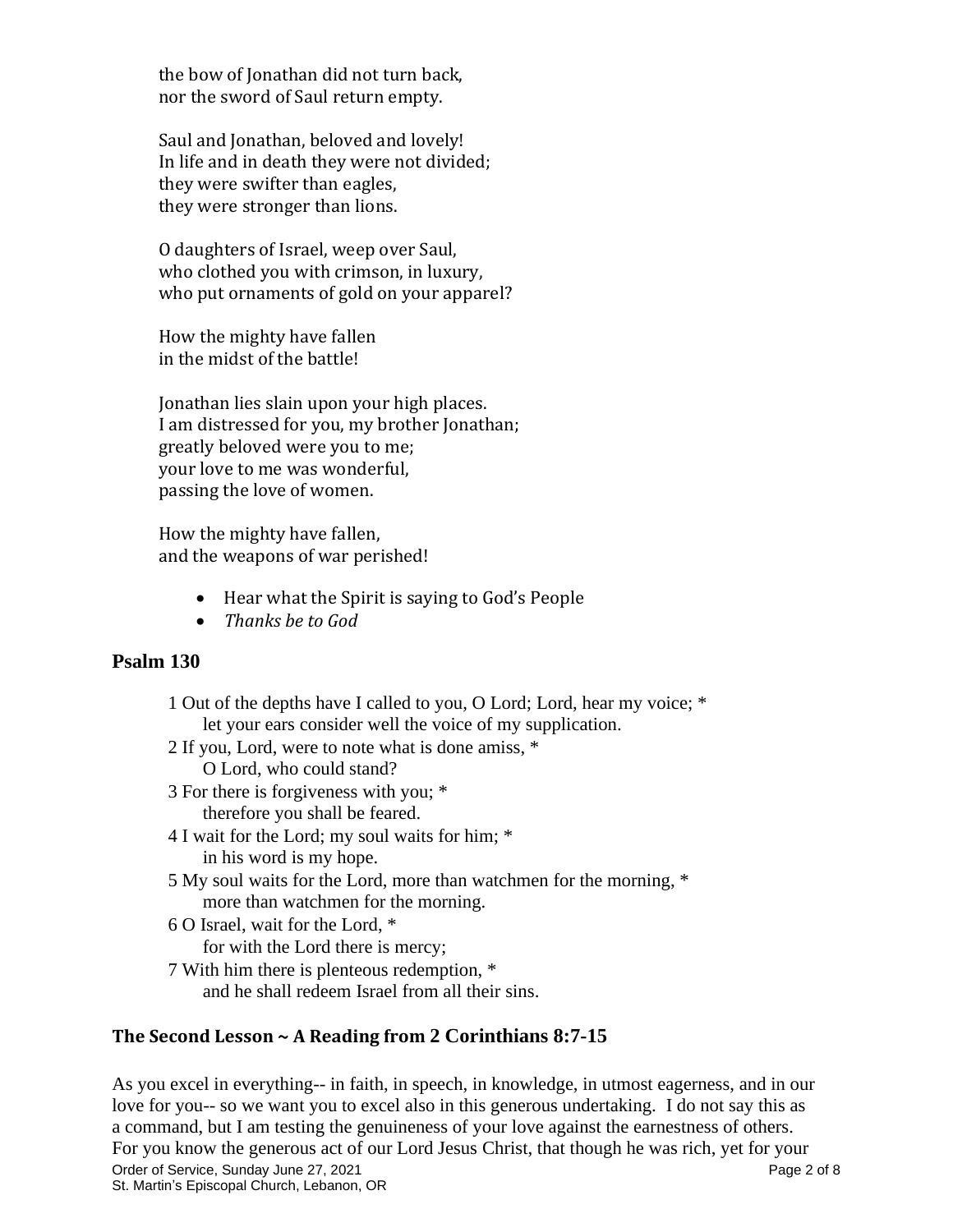sakes he became poor, so that by his poverty you might become rich. And in this matter, I am giving my advice: it is appropriate for you who began last year not only to do something but even to desire to do something-- now finish doing it, so that your eagerness may be matched by completing it according to your means. For if the eagerness is there, the gift is acceptable according to what one has-- not according to what one does not have. I do not mean that there should be relief for others and pressure on you, but it is a question of a fair balance between your present abundance and their need, so that their abundance may be for your need, in order that there may be a fair balance. As it is written,

"The one who had much did not have too much, and the one who had little did not have too little."

- Hear what the Spirit is saying to God's People
- *Thanks be to God*

# **The Gospel of our Lord Jesus Christ, According to Mark 5:21-43**

*Glory to you, Lord Christ*

When Jesus had crossed again in the boat to the other side, a great crowd gathered around him; and he was by the sea. Then one of the leaders of the synagogue named Jairus came and, when he saw him, fell at his feet and begged him repeatedly, "My little daughter is at the point of death. Come and lay your hands on her, so that she may be made well, and live." So he went with him.

And a large crowd followed him and pressed in on him. Now there was a woman who had been suffering from hemorrhages for twelve years. She had endured much under many physicians, and had spent all that she had; and she was no better, but rather grew worse. She had heard about Jesus, and came up behind him in the crowd and touched his cloak, for she said, "If I but touch his clothes, I will be made well." Immediately her hemorrhage stopped; and she felt in her body that she was healed of her disease. Immediately aware that power had gone forth from him, Jesus turned about in the crowd and said, "Who touched my clothes?" And his disciples said to him, "You see the crowd pressing in on you; how can you say, 'Who touched me?'" He looked all around to see who had done it. But the woman, knowing what had happened to her, came in fear and trembling, fell down before him, and told him the whole truth. He said to her, "Daughter, your faith has made you well; go in peace, and be healed of your disease."

While he was still speaking, some people came from the leader's house to say, "Your daughter is dead. Why trouble the teacher any further?" But overhearing what they said, Jesus said to the leader of the synagogue, "Do not fear, only believe." He allowed no one to follow him except Peter, James, and John, the brother of James. When they came to the house of the leader of the synagogue, he saw a commotion, people weeping and wailing loudly. When he had entered, he said to them, "Why do you make a commotion and weep? The child is not dead but sleeping." And they laughed at him. Then he put them all outside, and took the child's father and mother and those who were with him, and went in where the child was. He took her by the hand and said to her, "Talitha cum," which means, "Little girl, get up!" And immediately the girl got up and began to walk about (she was twelve years of age). At this they were overcome with amazement. He strictly ordered them that no one should know this, and told them to give her something to eat.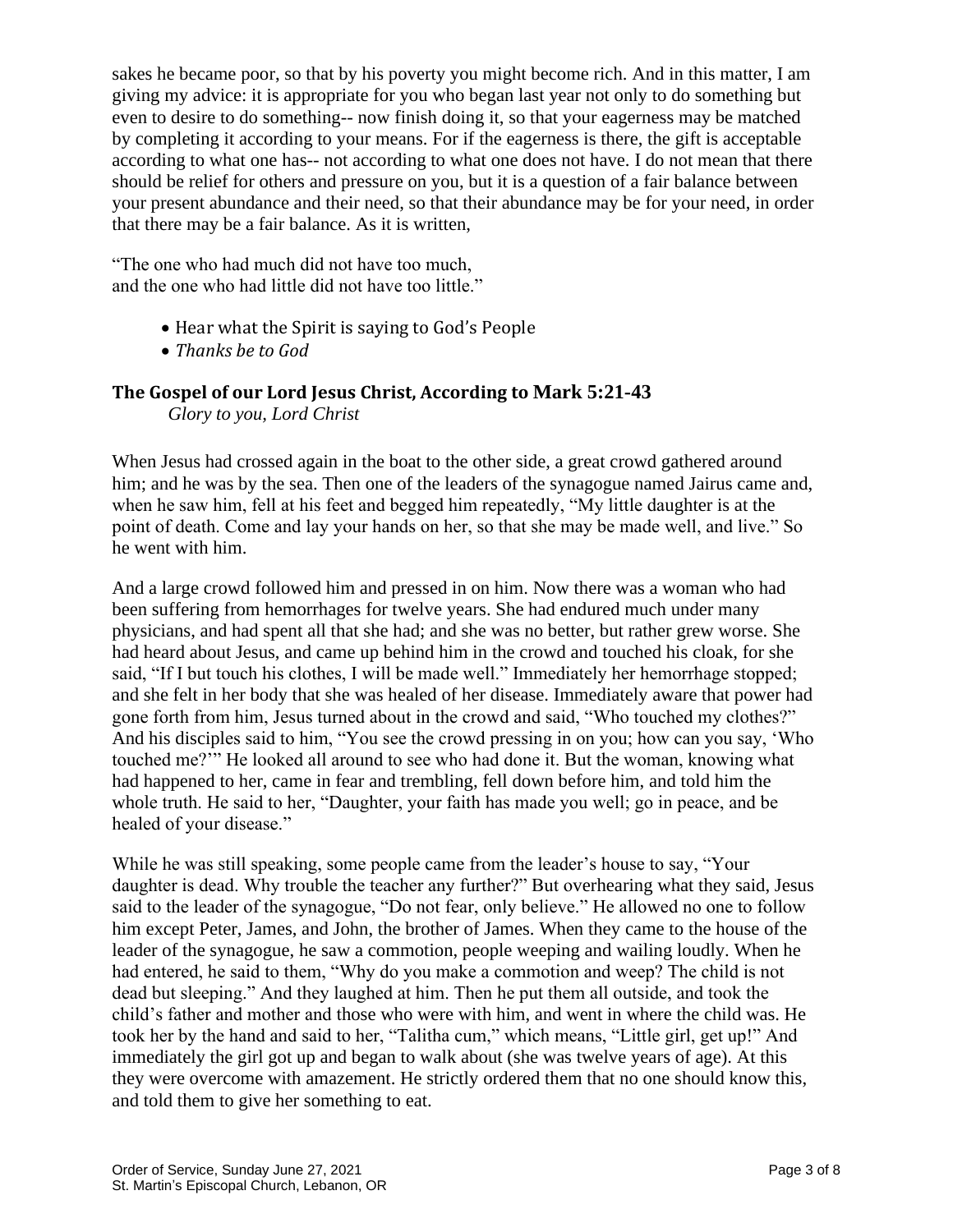- This is the Gospel of the Lord
- Praise to you, Lord Christ

**Sermon** *"Circles of Love"* **The Rev. Walter Gustav**

Let us pray.... Gracious God, we thank you for revealing to all people your perfect peace and your powerful presence in many and various ways. Open our hearts and hands so that we may be ready and willing to share with all people all of your many gifts of grace. Bless us now in this time and let the words of my mouth and the meditations of our hearts be acceptable offerings to you, O Lord our strength and our redeemer. *Amen*

A long time ago, in a far-away country, the citizens were breathing a big, collective sigh of relief. Two days earlier, the enemy had surrendered. With this surrender the war had ended. It was a costly war that had claimed so many lives and crippled so many soldiers and destroyed the livelihoods of so many citizens. In the town center, the president stood before the crowd. Before she could begin her speech, someone in the crowd yelled – Madam President - What are you going to do with all the rebels that caused so much death and destruction. In response, the crowd quickly answered in cadence with a simple chant – hang them, hang them, hang them. The president held up her hands. When the crowd was quiet, the president emphatically said – we will never hang them; instead, we will always hang on to them. The president's circle was wide enough and long enough to include everyone – the hurting persons from the victorious country and from the down trodden persons that were defeated in this terrible war.

The Good News for today is very similar. God' circle of love is wide enough and long enough to include everyone. In our Gospel reading for today, Jesus is greeted by a large crowd of people. And in the middle of this large crowd is one individual – Jairus, a leader of the synagogue. Jairus falls at Jesus feet and begs him repeatedly to heal his daughter who is at the point of death. So Jesus goes with Jairus to his home. Jesus' circle of love was wide enough and long enough to include everyone – even Jairus who was just one single person among the many people in a crowd.

And on the way to Jairus' home another encounter happens. In the middle of this same large crowd, an unnamed, ceremonially unclean woman approaches Jesus. With the demands of the crowd and Jairus' daughter being at the point of death, Jesus stops. He takes time for this ill woman. So many demands and Jesus takes time for one individual. Jesus' circle of love was wide enough and long enough to include everyone – even an unnamed woman who had been ill for twelve years.

Many, many years ago, Ray Stevens recorded a song with very memorable and familiar words. For some people these words were quite radical. Perhaps, some of us may remember them. Stevens sang in the 1960's – red and yellow, black and white; all are precious in his sight; Jesus loves the little children of the world." Ray Stevens' message was crystal clear – Jesus loves everyone. In other words, Jesus' love is wide enough and long enough to include everyone. Christ's loves is for all of us – tall and short, rich and poor, male and female, those who have hair and those who are bald, skinny and fat, straight and gay and transgender, young and old. Christ loves everyone.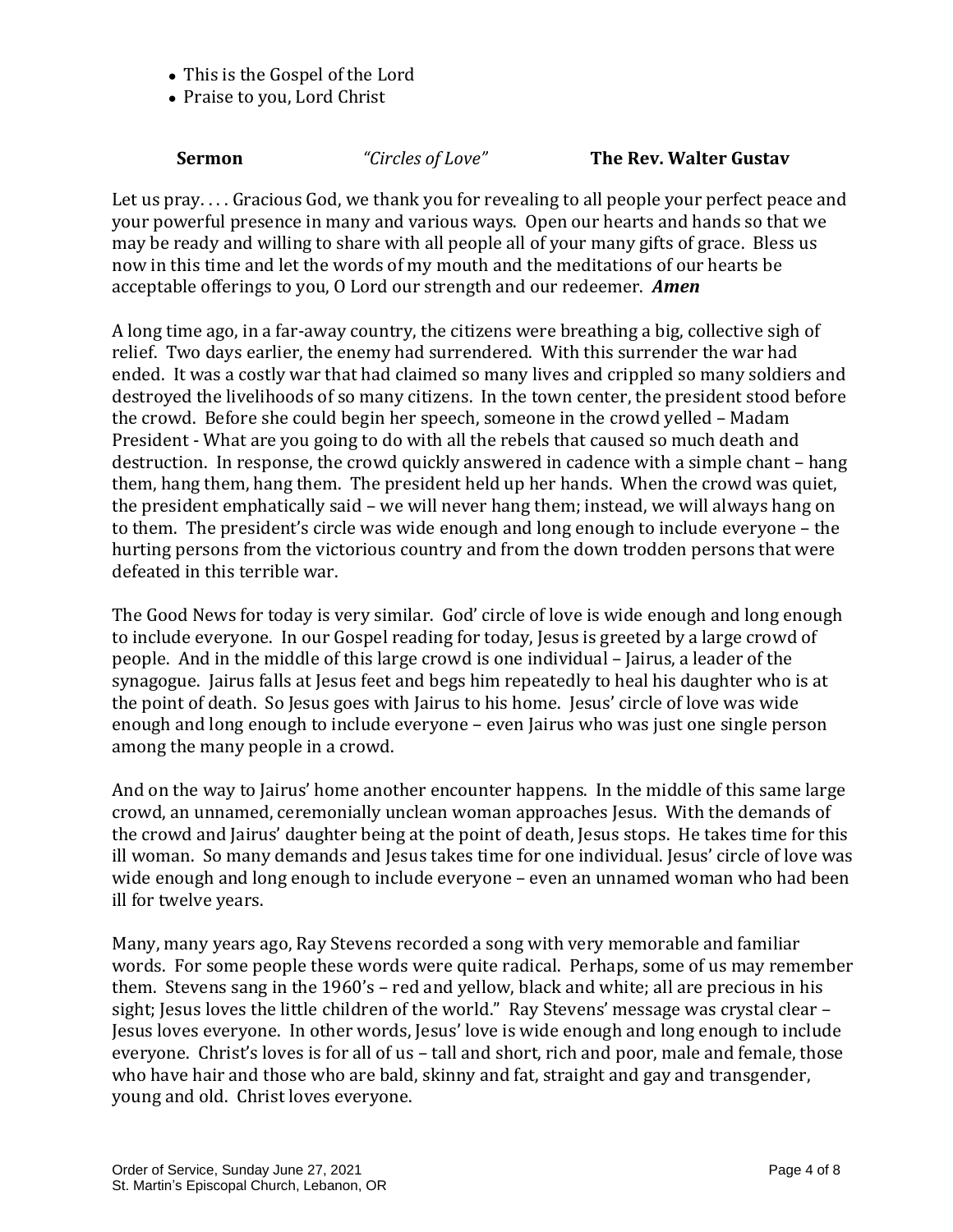But how do you and I act? Sometimes it's very embarrassing to think about what separates us as people. Sometimes this separation can occur between family members who disagree about a certain idea or a particular value. Sometimes this separation can happen between neighbors or people with whom we work. As an interim pastor, I have experienced this separation that happens between people who attend the same church. In our sinfulness, you and I draw circles that include some people and exclude others. Tragically, we build walls that separate us from each other.

This inclusion and exclusion is a symptom of our sinful hearts. Our sinful hearts do not remember the width and length of God's unconditional love. It's definitely easier to be in a group that only includes people who think like we do. It's so much more comfortable to be in a group that is like minded or has a set of values which are similar to our own.

Drawing circles that exclude and include is wrong. Building walls between people is sinful. These construction projects do not allow us to look outward and look upward to God's love for all people. Therefore, we are not able to celebrate God's circle of love that is wide enough and long enough to include everyone. Instead, these sins look inward at me, myself, and I. One pastor describes this inward gaze as belly button polishing. We focus on my ideas, my values, my priorities. Belly Button Polishing is obviously not helpful or healthy. Or as the well know phrase says so well – People wrapped up in themselves make very small packages.

Nineteen hundred years ago, the apostle John wrote these words in His Gospel. Many of us know these words from John 3:16 for memory. John wrote, "For God so loved – the world – that he gave His only Son. God loved the world – not just the people that think like I do; not just the people who have the same values or priorities that I do; not just the people in our congregation or our community; not just the people in the USA. And the personification of God's inclusive love is the crucified and risen Christ. On the cross, Christ stretched out His arms to include you and me and everyone. As the risen Christ, He opens His arms so that His love is wide enough and long enough to include everyone.

Today, Christ is looking for each of us to follow His example. Our call and our challenge is to extend our arms and to open our hands and to open our hearts to all persons – to the young and old, rich and poor, tall short, black and white and brown, to males and females, gay, straight and transgender. We share our love with everyone. Christ invites all of us to share with all persons His gifts of grace – love and forgiveness, goodness and kindness, patience and peace, acceptance and understanding. We strive to put the best construction on people's words and actions. Christ invites us to remember how we are created – we are created with one tongue and twice as many ears. Therefore, we listen and we listen and we listen and the share a few words of kindness and honesty.

During this past week, I read an instructive poem that was written by another pastor. She says – "They drew a circle that left me out; heretic, rebel a thing to flout; but love and I had the wit to win; we drew a circle that took them in." So go out and draw a circle – draw a circle of love that is wide enough and long enough to include everyone. In the name of the Father, and of the (+) Son, and of the Holy Spirit. *Amen.*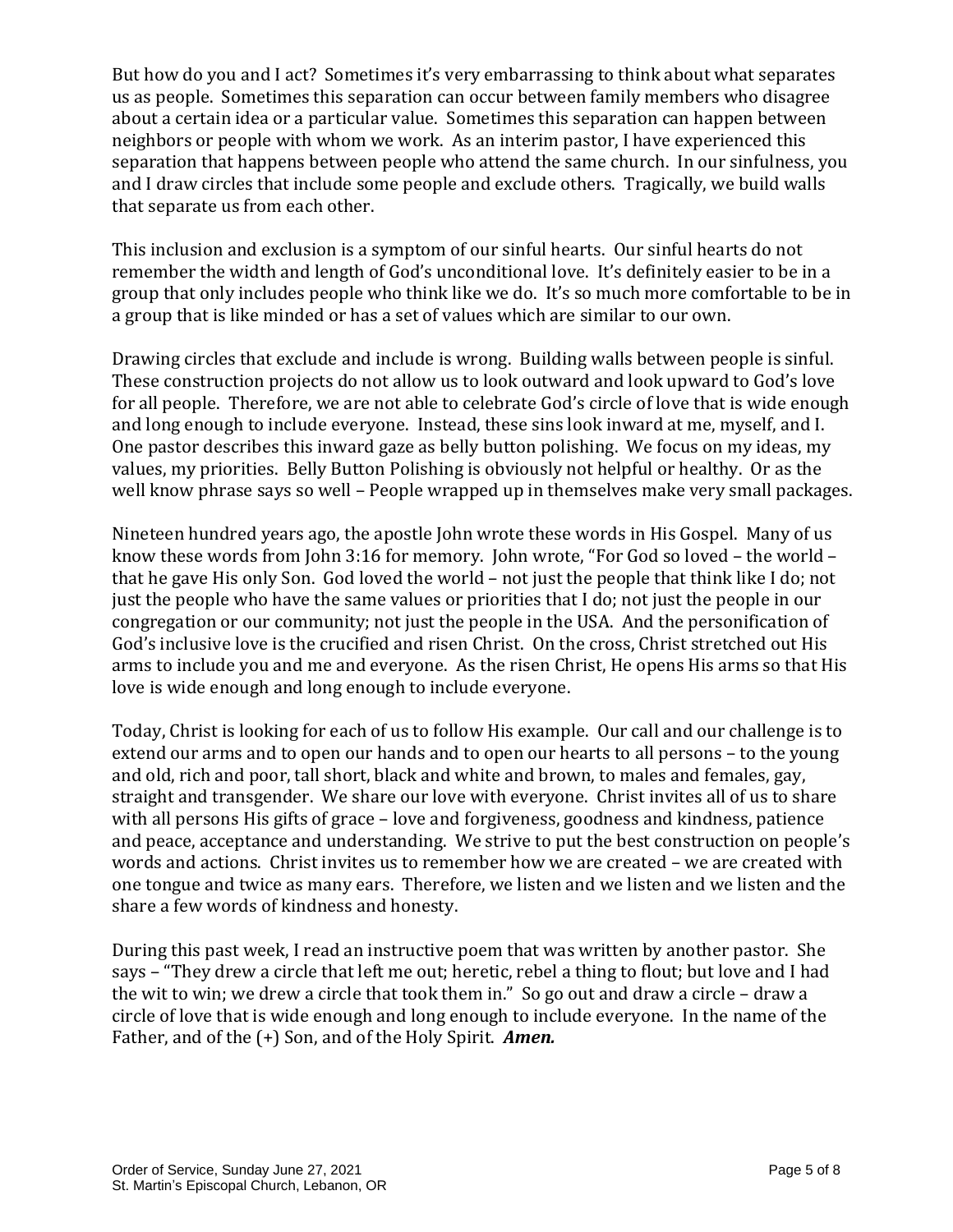### **Prayers of the People, Form I**

With all our heart and with all our mind, let us pray to the Lord, saying *"Lord, have mercy."*

For the peace from above, for the loving-kindness of God, and for the salvation of our souls, let us pray to the Lord.

*Lord, have mercy.*

For the peace of the world, for the welfare of the Holy Church of God, and for the unity of all peoples, let us pray to the Lord.

*Lord, have mercy.*

For our Bishop Diana, and for all the clergy and people, let us pray to the Lord. *Lord, have mercy.*

For our President Joe, for the leaders of the nations, and for all in authority, let us pray to the Lord.

*Lord, have mercy.*

For this city of Lebanon, for every city and community, and for those who live in them, let us pray to the Lord.

*Lord, have mercy.*

For seasonable weather, and for an abundance of the fruits of the earth, let us pray to the Lord.

*Lord, have mercy.*

For the good earth which God has given us, and for the wisdom and will to conserve it, let us pray to the Lord.

*Lord, have mercy.*

For those who travel on land, on water, in the air and through outer space, let us pray to the Lord.

*Lord, have mercy.*

For the aged and infirm, for the widowed and orphans, and for the sick and the suffering, let us pray to the Lord.

*Lord, have mercy.*

For those on our prayer list and those we name silently or aloud, let us pray to the Lord. *Lord, have mercy.*

For the poor and the oppressed, for the unemployed and the destitute, for prisoners and captives, and for all who remember and care for them, let us pray to the Lord. *Lord, have mercy.*

For all who have died in the hope of the resurrection, and for all the departed, especially Steve Babjar and Ken Christ, let us pray to the Lord. *Lord, have mercy.*

For deliverance from all danger, violence, oppression, and degradation, let us pray to the Lord. *Lord, have mercy.*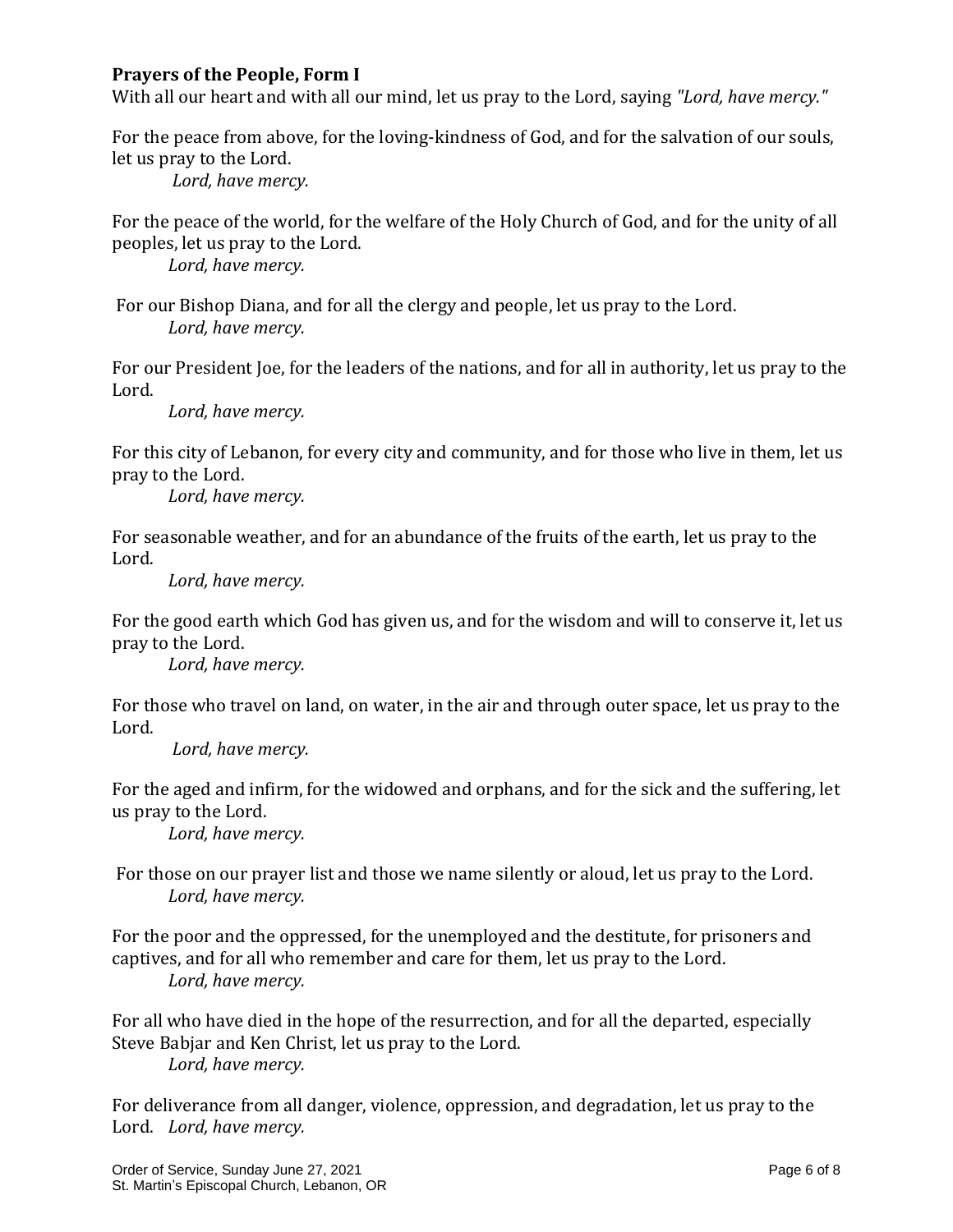For the absolution and remission of our sins and offenses, let us pray to the Lord. *Lord, have mercy.*

That we may end our lives in faith and hope, without suffering and without reproach, let us pray to the Lord.

*Lord, have mercy.*

Defend us, deliver us, and in thy compassion protect us, O Lord, by thy grace. *Lord, have mercy.*

In the communion of the blessed Mary and Martin and of all the saints, let us commend ourselves, and one another, and all our life, to Christ our God. *To thee, O Lord our God.*

### **The Nicene Creed**

We believe in one God, the Father, the Almighty, maker of heaven and earth, of all that is, seen and unseen.

Order of Service, Sunday June 27, 2021 **Page 7 of 8** and 2011 12:00 Page 7 of 8 We believe in one Lord, Jesus Christ, the only Son of God, eternally begotten of the Father, God from God, Light from Light, true God from true God, begotten, not made, of one Being with the Father. Through him all things were made. For us and for our salvation he came down from heaven: by the power of the Holy Spirit he became incarnate from the Virgin Mary, and was made man. For our sake he was crucified under Pontius Pilate; he suffered death and was buried. On the third day he rose again in accordance with the Scriptures; he ascended into heaven and is seated at the right hand of the Father. He will come again in glory to judge the living and the dead, and his kingdom will have no end. We believe in the Holy Spirit, the Lord, the giver of life, who proceeds from the Father and the Son. With the Father and the Son he is worshiped and glorified. He has spoken through the Prophets. We believe in one holy catholic and apostolic Church. We acknowledge one baptism for the forgiveness of sins. We look for the resurrection of the dead, and the life of the world to come. *Amen.*